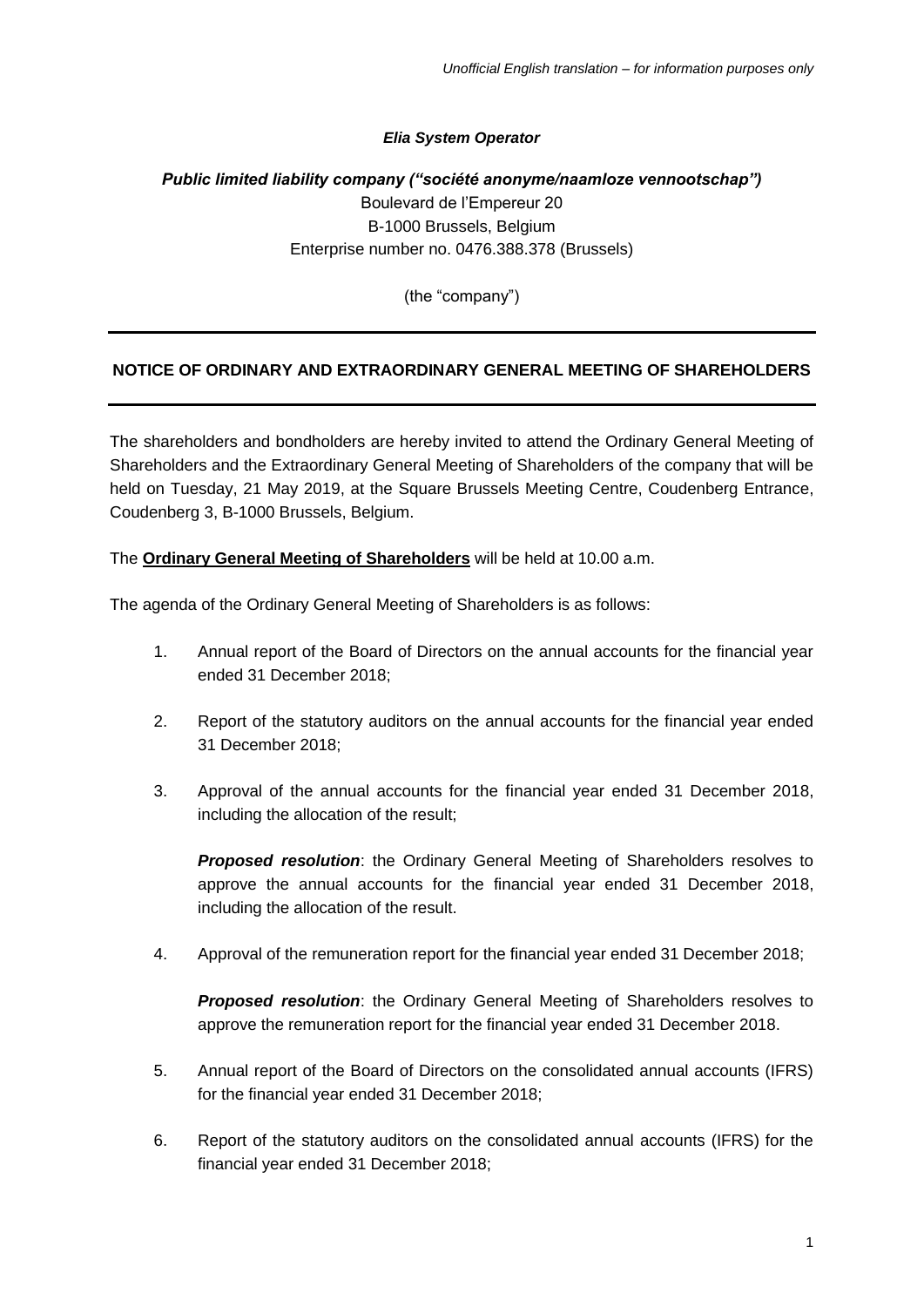- 7. Discussion of the consolidated annual accounts (IFRS) for the financial year ended 31 December 2018;
- 8. Discharge in favour of the directors:

*Proposed resolution*: the Ordinary General Meeting of Shareholders resolves to grant discharge to the directors for the performance of their duties during the financial year ended 31 December 2018.

9. Discharge in favour of the statutory auditors:

*Proposed resolution*: the Ordinary General Meeting of Shareholders resolves to grant discharge to the statutory auditors for the performance of their duties during the financial year ended 31 December 2018.

10. Miscellaneous.

Immediately after the Ordinary General Meeting of Shareholders, an **Extraordinary General Meeting of Shareholders** will be held.

The Extraordinary General Meeting of Shareholders will be able to validly deliberate and decide only if the attendees represent at least half of the registered capital. Should this condition not be fulfilled, a second Extraordinary General Meeting of Shareholders will be convened on Friday, 28 June 2019, at 10.00 a.m., which meeting will validly deliberate and decide irrespective of the portion of the capital represented by the shareholders attending the meeting.

The agenda of the Extraordinary General Meeting of Shareholders is as follows:

- 1. Presentation of the special report of the Board of Directors drawn up in accordance with Article 604 of the Belgian Companies Code concerning the specific circumstances in which the authorized capital may be used and the objectives pursued;
- 2. Decision to amend the articles of association;

**Proposed resolution**: It is proposed to amend the Articles of Association by inserting the following text in Article 7:

"*7.1. The board of directors is authorised to (i) increase the capital by contributions in cash in a maximum amount of 435,000,000 euros, including issuance premium, and (ii) determine all the terms of the capital increase, the issuance of the shares and their placement. This authorisation is granted to the board of directors until 31 July 2020 inclusive. Any capital increase pursuant to this authorisation (i) must be decided as provided for in and in accordance with (the terms set out in) the special report submitted by the board of directors to the extraordinary shareholders' meeting of 21 May 2019 and (ii) must take place either with statutory preferential subscription right or with cancellation*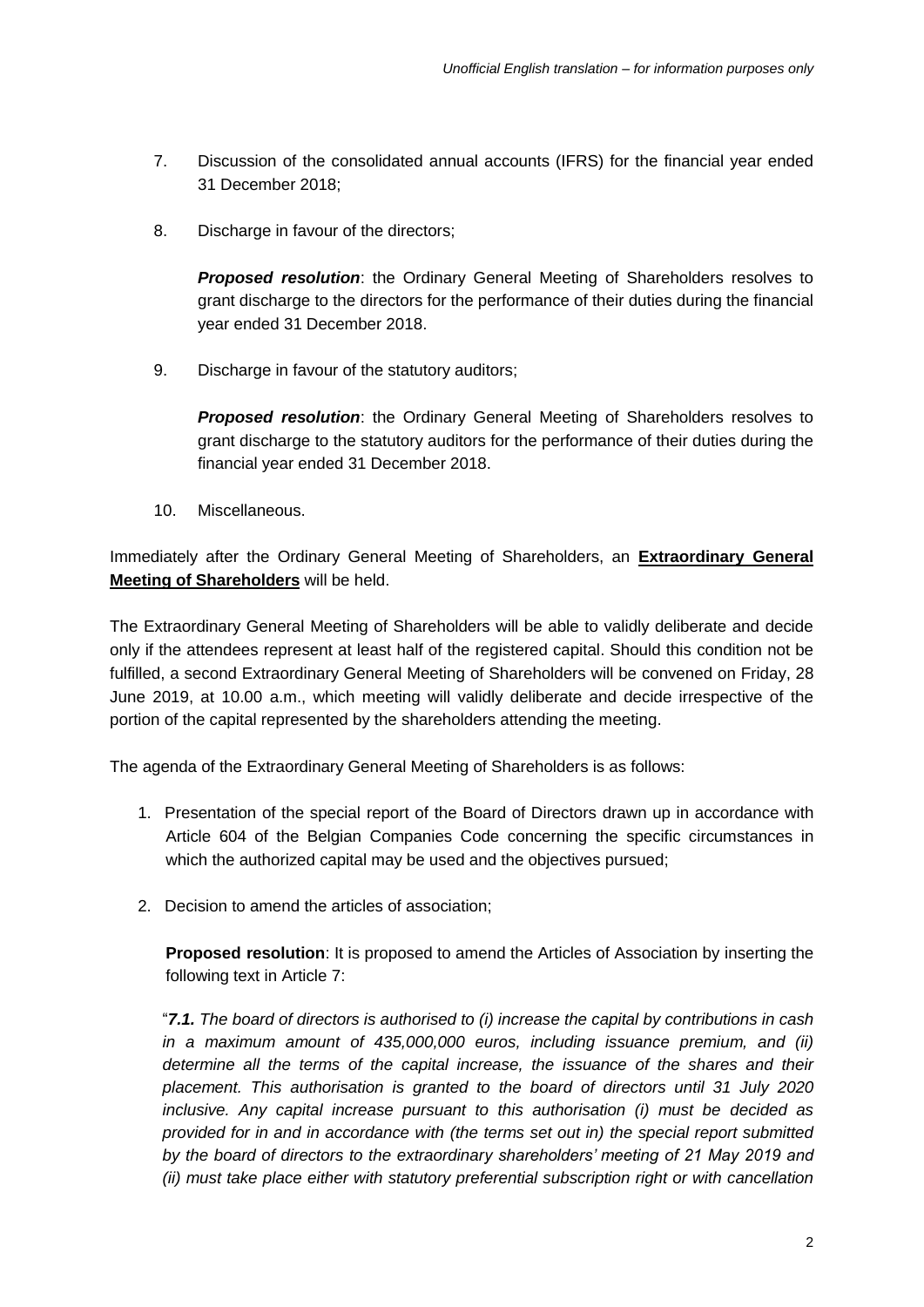*of such statutory preferential subscription right but then with a non-statutory preferential subscription right.* 

*7.2. Any decision to make use of the authorisation granted to the board of directors to increase the capital in accordance with Article 7.1 must obtain, in addition to a simple majority of the votes of the members of the board of directors present or represented, a majority of 3/4 (rounded down) of the votes of the non-independent directors present or represented.*"

3. Insertion of a new Article 24.4 in the Articles of Association to allow the Board of Directors to offer the shareholders and bondholders the possibility to participate in a shareholders' meeting remotely by means of electronic communication made available by the company;

**Proposed resolution**: the Extraordinary General Meeting decides to insert the following Article 24.4 in the articles of association:

*"In the cases where the convocation notice expressly determines it, the shareholders have the right to participate in a shareholders' meeting remotely by means of electronic communication made available by the company.*

*These electronic means of communication must enable the shareholder to take note of the discussions during the meeting directly, simultaneously and continuously and to exercise its voting right on all matters on which the meeting must deliberate and decide. If it is expressly provided for in the convocation notice, these electronic means of communication will also enable the shareholder to participate in the deliberations and to exercise its right to ask questions.* 

*If the right to participate in a shareholders' meeting remotely is granted, either the convocation notice or any other document to which the convocation notice refers and that can be consulted by the shareholder (such as, for example, the company's website) will determine in which way(s) the company will verify and guarantee the capacity of a shareholder and the identity of the person wishing to participate in the meeting, as well as in which way(s) it will determine that a shareholder participates in the general meeting and will be considered as being present. To ensure the security of the electronic means of communication, the convocation notice (or the document to which the convocation notice refers) may also impose additional conditions."* 

4. Powers

**Proposed resolution**: It is proposed to grant all powers to notary David Indekeu, with full power of substitution, to prepare the consolidated text of the articles of association and to carry out all filings, publications and other formalities, in accordance with the resolutions taken by the Shareholders' Meeting.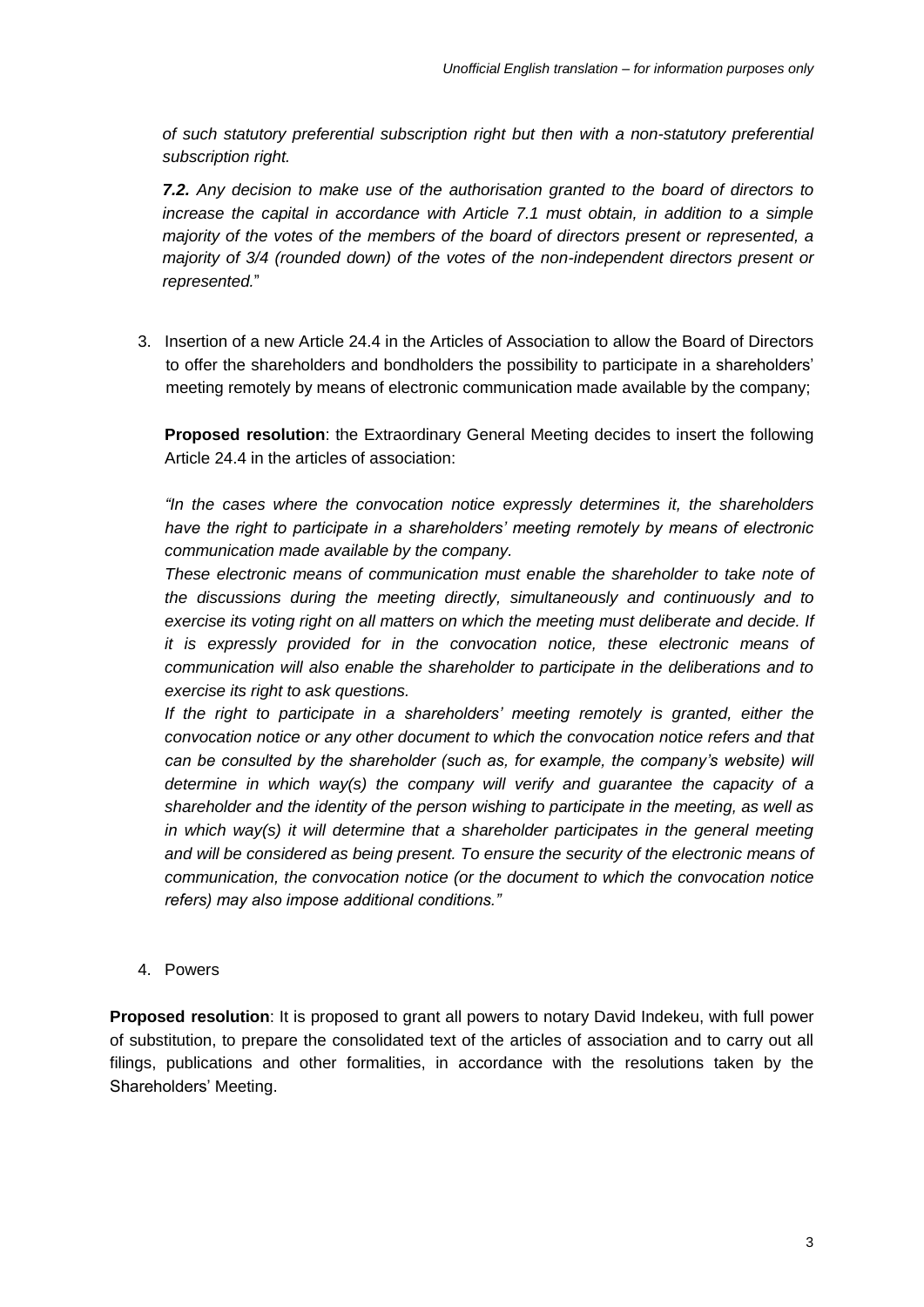# **PRACTICAL PROVISIONS**

In accordance with section 536, §2, of the Belgian Companies Code and in application of article 27 of the articles of association, the shareholders and bondholders are admitted to the Ordinary General Meeting of Shareholders and to the Extraordinary General Meeting of Shareholders and can, as the case may be, exercise their voting rights there (it being understood that, in accordance with section 537 of the Belgian Companies Code, bondholders can only attend the Ordinary General Meeting of Shareholders and the Extraordinary General Meeting of Shareholders with consultative voting rights) if the company can determine, on the basis of the information received in accordance with the procedure set out below that, on Tuesday, 7 May 2019, at 24h00 (midnight) (Belgian time) (the "*Record Date*"), they held the numbers of shares and bonds in respect of which they intend to participate in the Ordinary General Meeting of Shareholders and the Extraordinary General Meeting of Shareholders, irrespective of the number of shares or bonds they hold on the date of the Ordinary General Meeting of Shareholders and the Extraordinary General Meeting of Shareholders.

In order to be able to participate in and, as the case may be, to vote at the Ordinary General Meeting of Shareholders and the Extraordinary General Meeting of Shareholders, the shareholders and bondholders must comply with the following formalities:

#### - **For holders of registered shares and registered bonds:**

Holders of registered shares or registered bonds must in accordance with article 27 of the articles of association notify the company by letter, fax or e-mail no later than Wednesday, 15 May 2019, the number of shares or bonds in respect of which they intend to participate in the Ordinary General Meeting of Shareholders and the Extraordinary General Meeting of Shareholders.

Possession of the said shares or bonds by the share- or bondholders concerned on the Record Date will be verified by the company on the basis of their entry in the share register or bond register of the company.

# - **For holders of dematerialized shares and dematerialized bonds:**

Holders of shares or bonds held on a securities account must demonstrate possession of the number of dematerialized shares or dematerialized bonds by means of a certificate issued by a recognized account holder with the clearing agency for the shares or bonds of the company, or by means of a certificate issued by the clearing agency itself, confirming the number of shares or bonds registered in the name of the shareholder or the bondholder on the Record Date (i.e. on Tuesday, 7 May 2019, at 24h00 (midnight) (Belgian time)), and in respect of which the shareholder or bondholder has indicated its intention to participate in the Ordinary General Meeting of Shareholders and the Extraordinary General Meeting of Shareholders.

The certificate that is issued by the recognized account holder or by the clearing agency must be sent to the company by letter, fax or e-mail, it being understood that, in accordance with article 27 of the articles of association, the certificate must reach the registered office of the company by Wednesday, 15 May 2019.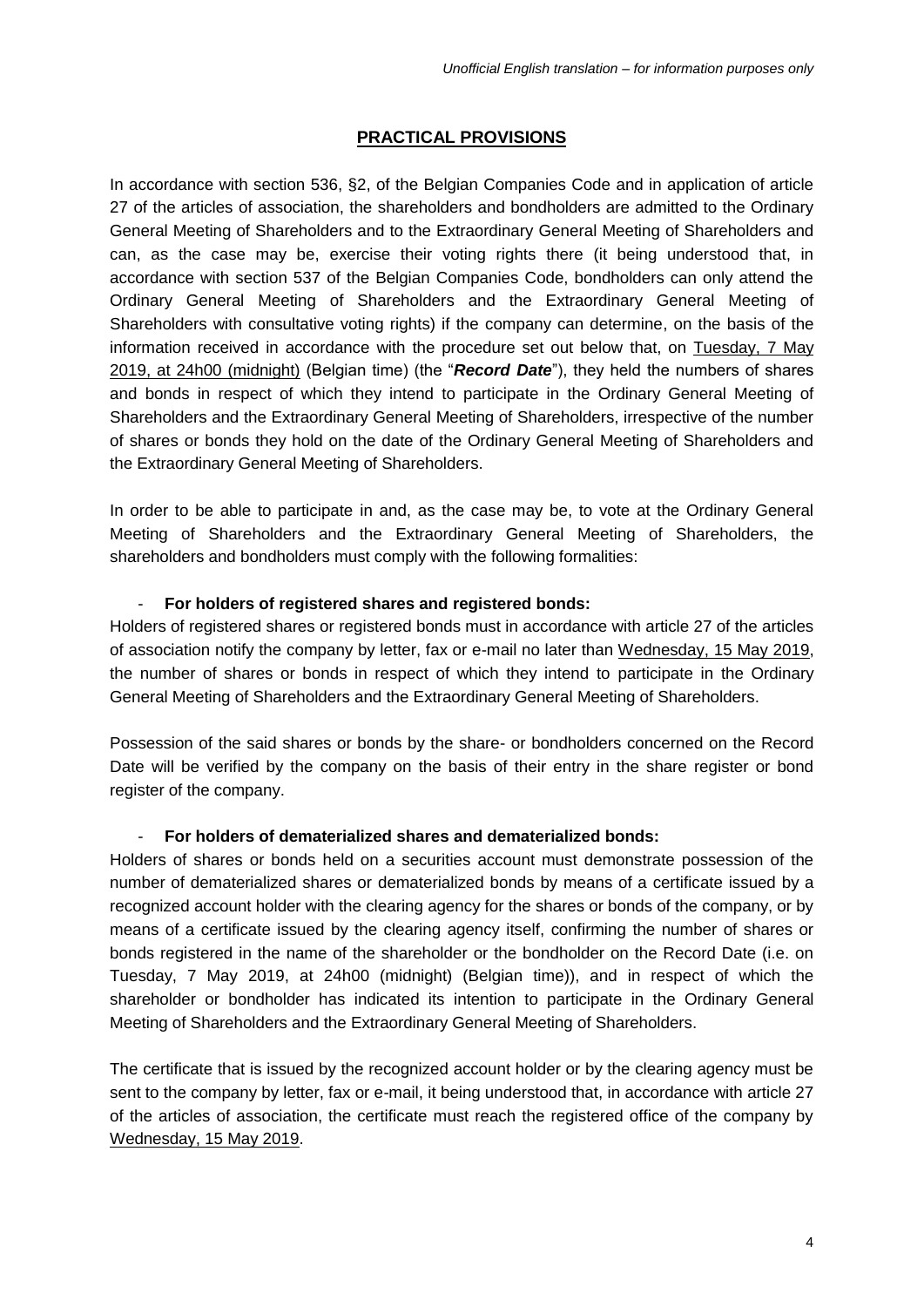#### **PROXY FORMS**

Shareholders that wish to be represented in accordance with sections 547 and 547*bis* of the Belgian Companies Code must, besides fulfilling the aforementioned registration formalities, use the proxy forms drawn up for the Ordinary General Meeting of Shareholders and for the Extraordinary General Meeting of Shareholders.

These proxy forms are at shareholders' disposal at the registered office and on the company's website under "*Investor Relations*" - "*Shareholders' meeting*" (www.eliagroup.eu).

The dated and signed proxy forms must be sent to the company by registered letter, fax or e-mail, it being understood that, in accordance with article 24.3 of the articles of association, the forms must reach the registered office of the company by Wednesday, 15 May 2019.

If notification is given by fax or e-mail, the original proxy must subsequently be submitted at the Ordinary General Meeting of Shareholders or the Extraordinary General Meeting of Shareholders.

If one or more shareholders holding, alone or together, three per cent (3%) of the share capital of the company exercise(s) its/their right in accordance with section 533*ter* of the Belgian Companies Code to add one or more items to the agenda of the Ordinary General Meeting of Shareholders and the Extraordinary General Meeting of Shareholders and to file proposed resolutions relating to items already on or to be added to the agenda, the company will make amended proxy forms available on its website under "*Investor Relations*" - "*Shareholders' meeting*" (www.eliagroup.eu). More detailed information on this can be found on the company's website under "*Investor Relations*" - "*Shareholders' meeting*" (www.eliagroup.eu).

# **FORMS TO VOTE BY LETTER**

Shareholders that so wish may, in accordance with section 550 of the Belgian Companies Code, vote by letter on the proposed resolutions that are included on the agenda of the Ordinary General Meeting of Shareholders and the Extraordinary General Meeting of Shareholders. Shareholders wishing to vote by letter, must, in addition to fulfilling the aforementioned registration formalities, use the forms drawn up for the Ordinary General Meeting of Shareholders and the Extraordinary General Meeting of Shareholders.

These forms to vote by letter are at shareholders' disposal at the registered office and on the company's website under "*Investor Relations*" - "*Shareholders' meeting*" (www.eliagroup.eu).

The dated and signed forms to vote by letter must be sent to the company by registered letter, fax or e-mail, it being understood that, in accordance with article 28.3 of the articles of association, the forms must reach the registered office of the company by Wednesday, 15 May 2019.

If notification is given by fax or e-mail, the original form must subsequently be submitted at the Ordinary General Meeting of Shareholders or the Extraordinary General Meeting of Shareholders.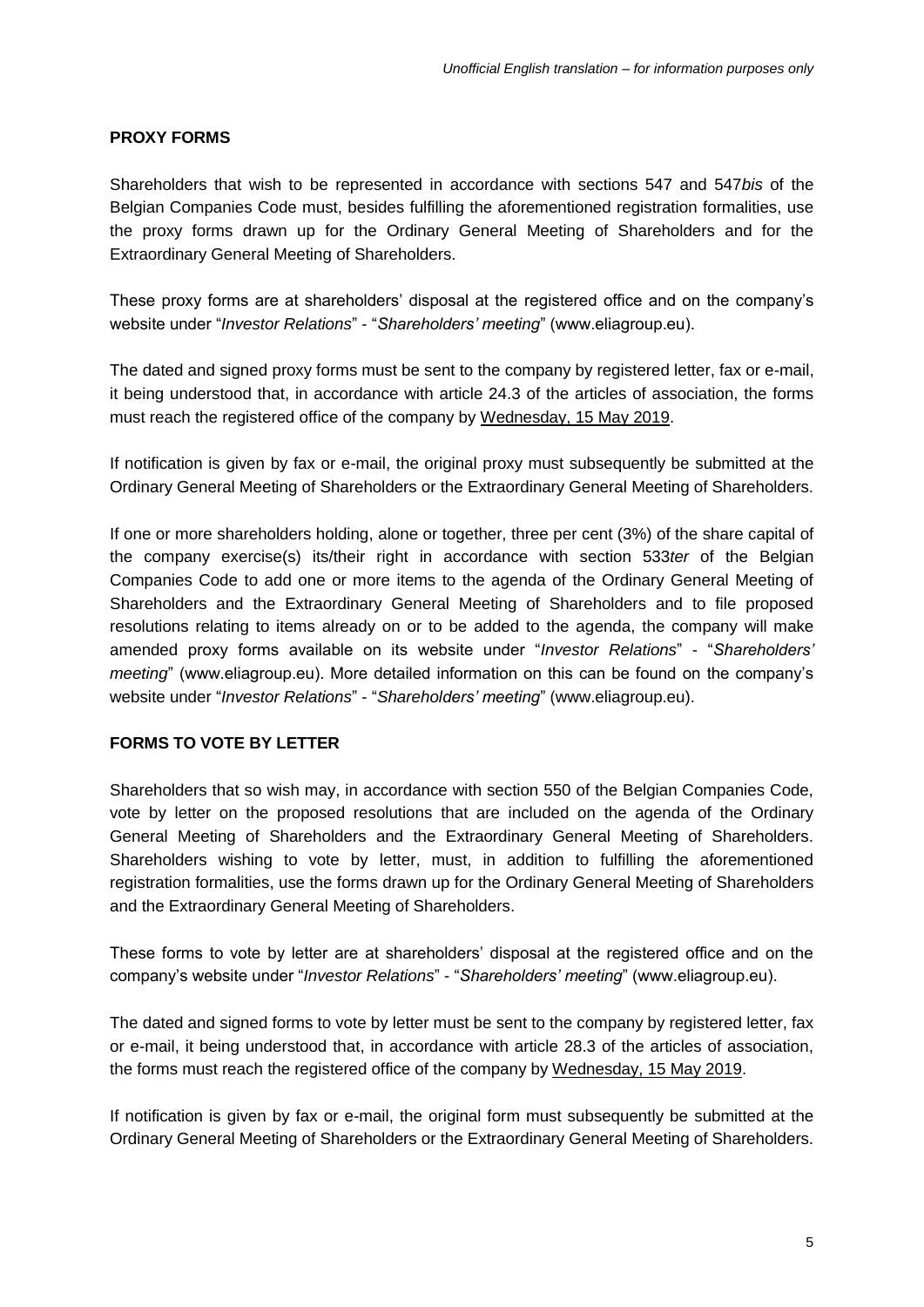If one or more shareholders holding, alone or together, three per cent (3%) of the share capital of the company exercise(s) its/their right in accordance with section 533ter of the Belgian Companies Code to add one or more items to the agenda of the Ordinary General Meeting of Shareholders and the Extraordinary General Meeting of Shareholders and to file proposed resolutions relating to items already on or to be added to the agenda, the company will make amended forms to vote by letter available on its website under "*Investor Relations*" - "*Shareholders' meeting*" (www.eliagroup.eu). More detailed information on this can be found on the company's website under "*Investor Relations*" - "*Shareholders' meeting*" (www.eliagroup.eu).

# **THE RIGHT TO ADD AGENDA ITEMS AND FILE PROPOSED RESOLUTIONS**

One or more shareholders holding, alone or together, three per cent (3%) of the share capital of the company can, in accordance with section 533*ter* of the Belgian Companies Code and article 26.1, second paragraph, of the articles of association, request the company in writing to add one or more items to the agenda of the Ordinary General Meeting of Shareholders and the Extraordinary General Meeting of Shareholders, and to include proposed resolutions relating to items already on or to be added to the agenda.

The company must receive the aforementioned written requests by registered letter or e-mail no later than Monday, 29 April 2019, at 4.00 p.m. (Belgian time).

In any such case, the company will publish the revised agenda of the Ordinary General Meeting of Shareholders and the Extraordinary General Meeting of Shareholders by Friday, 3 May 2019.

More detailed information on this can be found on the company's website under "*Investor Relations*" - "*Shareholders' meeting*" (www.eliagroup.eu).

# **THE RIGHT TO ASK QUESTIONS**

The shareholders and bondholders may, in accordance with section 540 of the Belgian Companies Code and article 24.1, last paragraph, of the articles of association, prior to the Ordinary General Meeting of Shareholders and the Extraordinary General Meeting of Shareholders, send the company by registered letter or e-mail, their questions with regard to the reports by the Board of Directors and the statutory auditors, as well as with regard to other items on the agenda of the Ordinary General Meeting of Shareholders and the Extraordinary General Meeting of Shareholders.

The company must receive these written questions by registered letter or e-mail by Wednesday, 15 May 2019.

More detailed information about how to exercise this right to ask written questions can be found on the company's website under "*Investor Relations*" - "*Shareholders' meeting*" (www.eliagroup.eu).